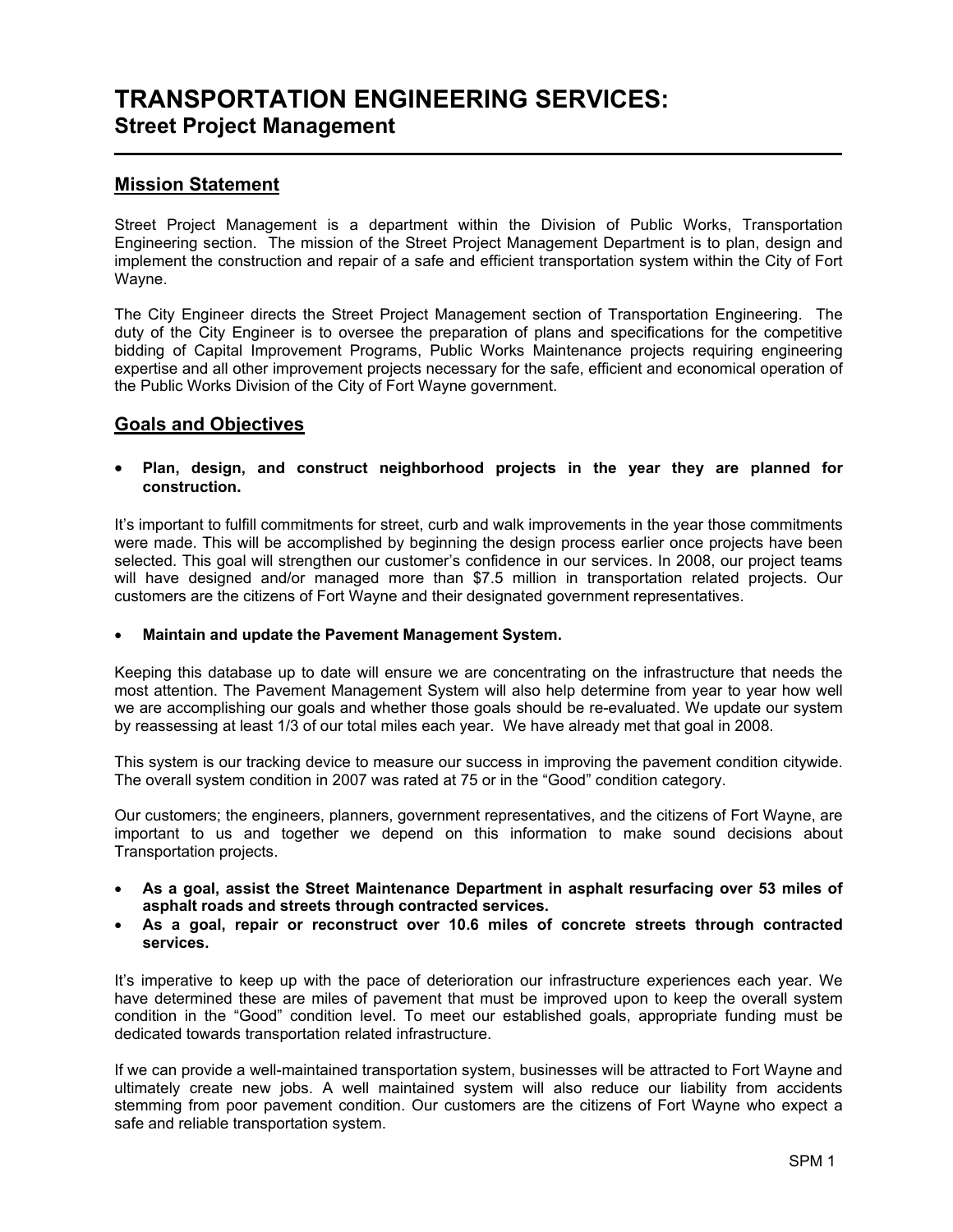# Long-term goals:

Our long-term goal is to provide a multi-year maintenance and repair plan, as well as an estimate, for each street segment of the city.

#### Services Provided:

- Design road improvements.
- Construction management of all new construction and repairs for streets, alleys, sidewalks and curbs.
- Provide estimates for and recommend new street, curb, sidewalk projects.
	- a). Citizen Concerns
	- b). Neighborhood Capital Improvement Surveys
	- c). Petitions
	- d). Risk Management Claims
- Communication with general public
- Review projects in routing
- Assist various City Departments
	- o Provide engineering expertise and review
	- o Provide engineering/construction management
- Assist in long-range transportation planning.
- Design and manage ADA projects.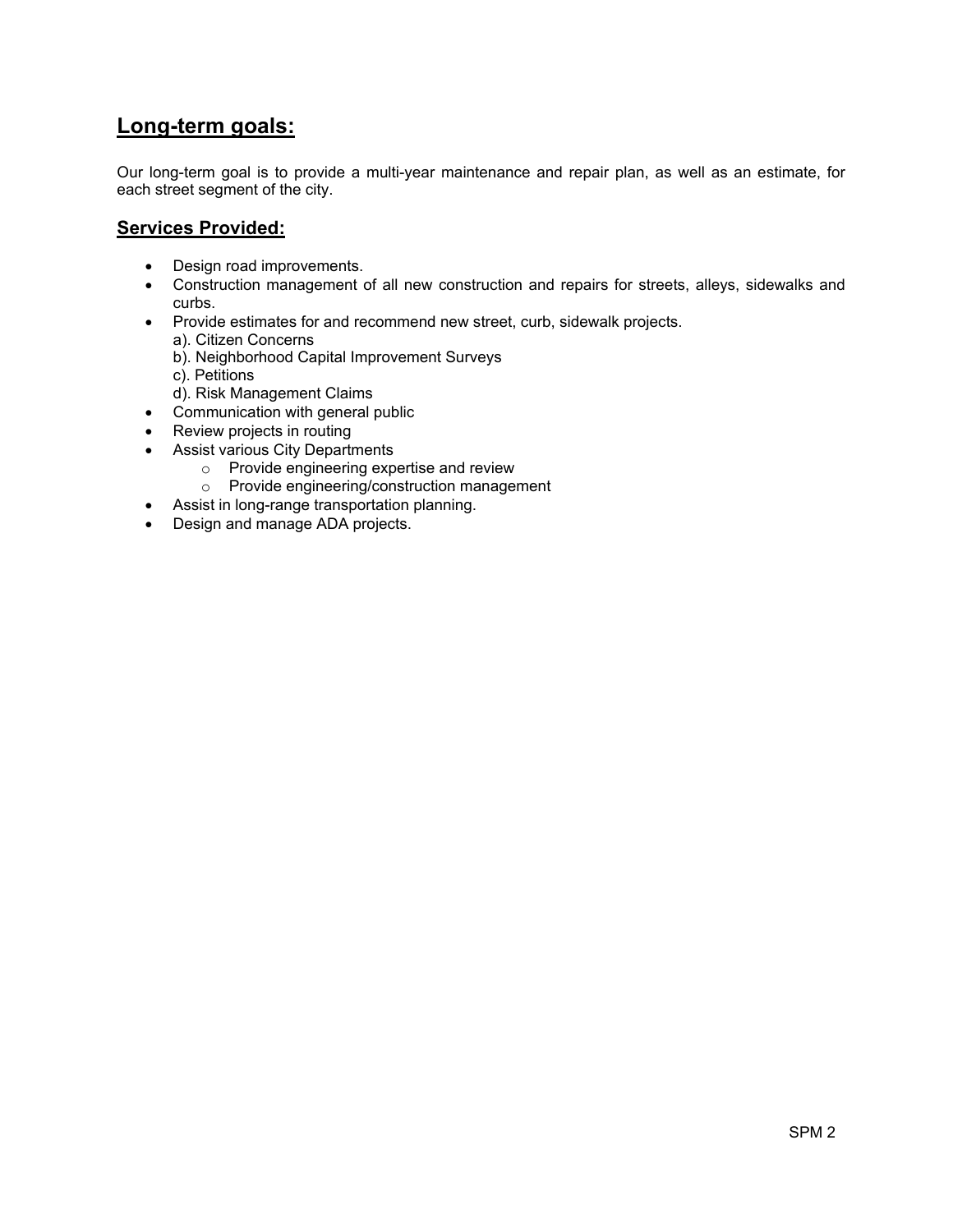# STREET PROJECT MANAGEMENT Dept # 0010 2009 BUDGET COMPARISON

|                                     | 2007<br><b>ACTUAL</b> | 2008 ACTUAL<br><b>THRU</b><br>30-Jun-2008 | 2008 REVISED<br><b>BUDGET</b> | 2009<br><b>SUBMITTED</b> | \$ INCREASE<br>(DECREASE)<br>FROM 2008 APPR | % CHANGE<br><b>FROM 2008</b><br><b>APPR</b><br>TO 2009 |  |
|-------------------------------------|-----------------------|-------------------------------------------|-------------------------------|--------------------------|---------------------------------------------|--------------------------------------------------------|--|
| 5111 TOTAL WAGES                    | 543,705               |                                           | 725,600                       | 667,476                  | (58, 124)                                   | $-8.01%$                                               |  |
| 5131 PERF - EMPLOYERS SHARE         | 40,744                |                                           | 50,921                        | 48,392                   | (2,529)                                     |                                                        |  |
| 5132 FICA                           | 51,802                |                                           | 55,650                        | 51,063                   | (4, 587)                                    |                                                        |  |
| 5134 LIFE MEDICAL & HEALTH INSURAN  | 102,000               |                                           | 108,000                       | 99,000                   | (9,000)                                     |                                                        |  |
| 5136 UNEMPLOYMENT COMPENSATION      | 701                   |                                           | 3,264                         | 667                      | (2,597)                                     |                                                        |  |
| 5137 WORKERS COMP INSURANCE         | 3,264                 |                                           | 727                           | 2,522                    | 1,795                                       |                                                        |  |
| 513A PERF - EMPLOYEES/PD BY CITY    | 19,557                |                                           | 21,823                        | 20,025                   | (1,798)                                     |                                                        |  |
| 513R RETIREES HEALTH INSURANCE      |                       |                                           |                               | 18,000                   | 18,000                                      |                                                        |  |
| 5161 WAGE SETTLEMENT/SEVERANCE PAY  | 53.551                |                                           |                               |                          |                                             |                                                        |  |
| <b>Total 5100</b>                   | \$815,325             | \$441,122                                 | \$965,985                     | \$907,145                | (\$58,840)                                  | $-6.09%$                                               |  |
| 5214 SAFETY ITEMS/SUPPLIES          | 1,097                 |                                           | 1,710                         | 1,600                    | (110)                                       |                                                        |  |
| 5219 OTHER OFFICE SUPPLIES          | 745                   |                                           | 720                           | 1,200                    | 480                                         |                                                        |  |
| 5231 GASOLINE                       | 5,310                 |                                           | 7,400                         | 9,000                    | 1,600                                       |                                                        |  |
| 5241 MEDICAL & SURGICAL SUPPLIES    |                       |                                           | 200                           | 100                      | (100)                                       |                                                        |  |
| 5291 SMALL TOOLS                    | 83                    |                                           | 600                           | 500                      | (100)                                       |                                                        |  |
| 5299 OTHER MATERIALS & SUPPLIES     | 800                   |                                           | 1,299                         | 1,100                    | (199)                                       |                                                        |  |
| Total 5200                          | \$8,035               | \$5,605                                   | \$11,929                      | \$13,500                 | \$1,571                                     | 13.17%                                                 |  |
| 5317 INSTRUCTIONAL SERVICES         | 197                   |                                           | 5,500                         | 3,000                    | (2,500)                                     |                                                        |  |
| 531S SOFTWARE TRAINING              |                       |                                           | 1,000                         | 400                      | (600)                                       |                                                        |  |
| 5322 POSTAGE                        | 71                    |                                           | 240                           | 120                      | (120)                                       |                                                        |  |
| 5323 TELEPHONE & TELEGRAPH          | 2,063                 |                                           | 1,512                         | 1,512                    |                                             |                                                        |  |
| 5324 TRAVEL EXPENSES                |                       |                                           | 3,000                         | 1,000                    | (2,000)                                     |                                                        |  |
| 5326 MILEAGE                        |                       |                                           | 50                            | 50                       |                                             |                                                        |  |
| 532C CELL PHONE                     | 3,323                 |                                           | 3,480                         | 3,480                    |                                             |                                                        |  |
| 532L LONG DISTANCE CHARGES          | 21                    |                                           | 36                            | 24                       | (12)                                        |                                                        |  |
| 5331 PRINTING OTHER THAN OFFC SUPPL | 36                    |                                           | 150                           | 75                       | (75)                                        |                                                        |  |
| 5342 LIABILITY INSURANCE            | 2,137                 |                                           | 2,408                         | 3,769                    | 1,361                                       |                                                        |  |
| 536N GARAGE CONTRACT - NONTARGET    | 10                    |                                           | 1,000                         | 500                      | (500)                                       |                                                        |  |
| 536T GARAGE CONTRACT - TARGET       | 18,945                |                                           | 19,331                        | 19,802                   | 471                                         |                                                        |  |
| 5377 CC BUILDING PARKING            | 2,700                 |                                           | 2,700                         | 2,700                    |                                             |                                                        |  |
| 5391 SUBSCRIPTIONS AND DUES         |                       |                                           | 240                           | 80                       | (160)                                       |                                                        |  |
| 5399 OTHER SERVICES AND CHARGES     | 2,432                 |                                           | 5,720                         | 5,720                    |                                             |                                                        |  |
| <b>Total 5300</b>                   | \$31,935              | \$19,710                                  | \$46,367                      | \$42,232                 | (\$4,135)                                   | $-8.92%$                                               |  |
| 541S TECH SERVICE WORK ORDER LABOR  | 105,710               |                                           |                               | $\sim$                   |                                             |                                                        |  |
| Total 5400                          | \$105,710             | \$25,774                                  | \$-                           | \$-                      | \$-                                         |                                                        |  |
| Total                               | \$961,004             | \$492,211                                 | \$1,024,281                   | \$962,877                | (\$61,404)                                  | $-5.99\%$                                              |  |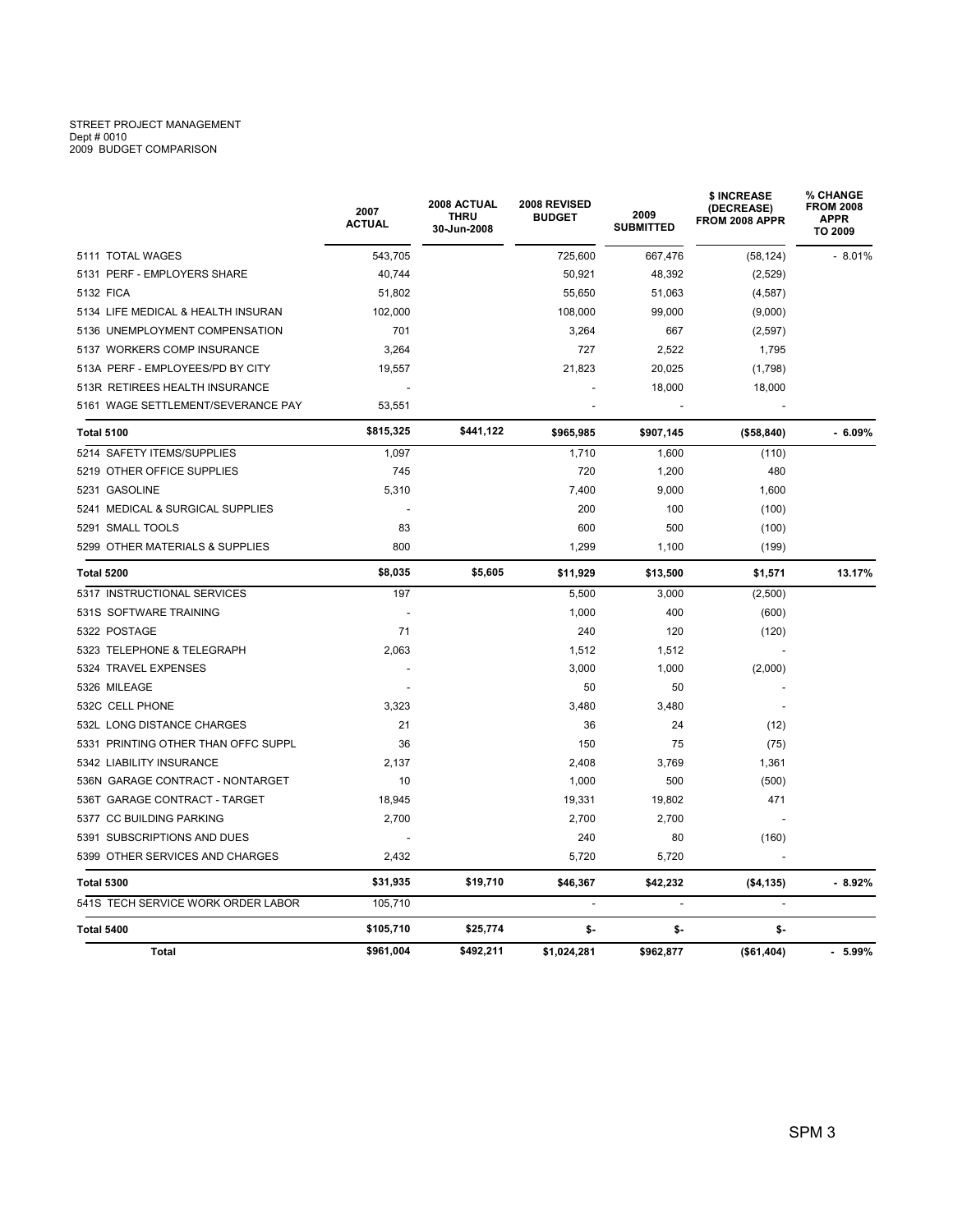| Street Project Management 2009-2013 Capital Improvement Program |                                               |                          |                                      |        |                               |        |        |  |  |  |
|-----------------------------------------------------------------|-----------------------------------------------|--------------------------|--------------------------------------|--------|-------------------------------|--------|--------|--|--|--|
|                                                                 | <b>FUNDING SOURCE CODE:</b>                   | <b>GRP-Grant Pending</b> |                                      |        | PT-Property Tax               |        |        |  |  |  |
|                                                                 | <b>CC-Cumulative Capital Fund</b>             | LE-Lease                 |                                      |        | <b>RB-Revenue Bond</b>        |        |        |  |  |  |
|                                                                 | <b>CDBG-Community Development Block Grant</b> |                          | InfraBd-Infrastructure Bond          |        | ST-State Source               |        |        |  |  |  |
|                                                                 | CEDIT-Co. Economic Development Income Tax     |                          | <b>LRS-Local Roads &amp; Streets</b> |        | <b>SU-Sewer Utility</b>       |        |        |  |  |  |
|                                                                 | <b>CO-County Source</b>                       | MISC-Miscellaneous       |                                      |        | <b>SWU-Stormwater Utility</b> |        |        |  |  |  |
|                                                                 | FED-Federal Source                            |                          | MVH-Motor Vehicle Highway            |        | TIF-Tax Increment Financing   |        |        |  |  |  |
|                                                                 | GOB-General Obligation Bond                   |                          | PCBF-Park Cumulative Bldg. Fund      |        | UF-User Fee                   |        |        |  |  |  |
|                                                                 | <b>GRA-Grant Approved</b>                     | <b>PS-Private Source</b> |                                      |        | <b>WU-Water Utility</b>       |        |        |  |  |  |
| Item $#$                                                        | <b>Project Title &amp; Description</b>        | <b>Funding</b>           | <b>Expenditure</b>                   |        |                               |        |        |  |  |  |
|                                                                 |                                               | <b>Source</b>            | 2009                                 | 2010   | 2011                          | 2012   | 2013   |  |  |  |
|                                                                 | Vehicle Replacement                           | <b>MVH</b>               | $\overline{\phantom{0}}$             | 27,000 | 27,000                        | 27,000 | 27,000 |  |  |  |
| <b>TOTAL</b>                                                    |                                               | $\blacksquare$           | 27,000                               | 27,000 | 27,000                        | 27,000 |        |  |  |  |

1. Vehicle Replacement: Vehicles will be replaced according to Fleet Management Replacement guidelines

2009 - none

2010 - replace (1) '93 Chevy Blazer

2011 - replace (1) '93 Chevy Blazer

2012 - replace (1) '96 Chevy Tahoe

2013 - replace (1) '96 Chevy Tahoe